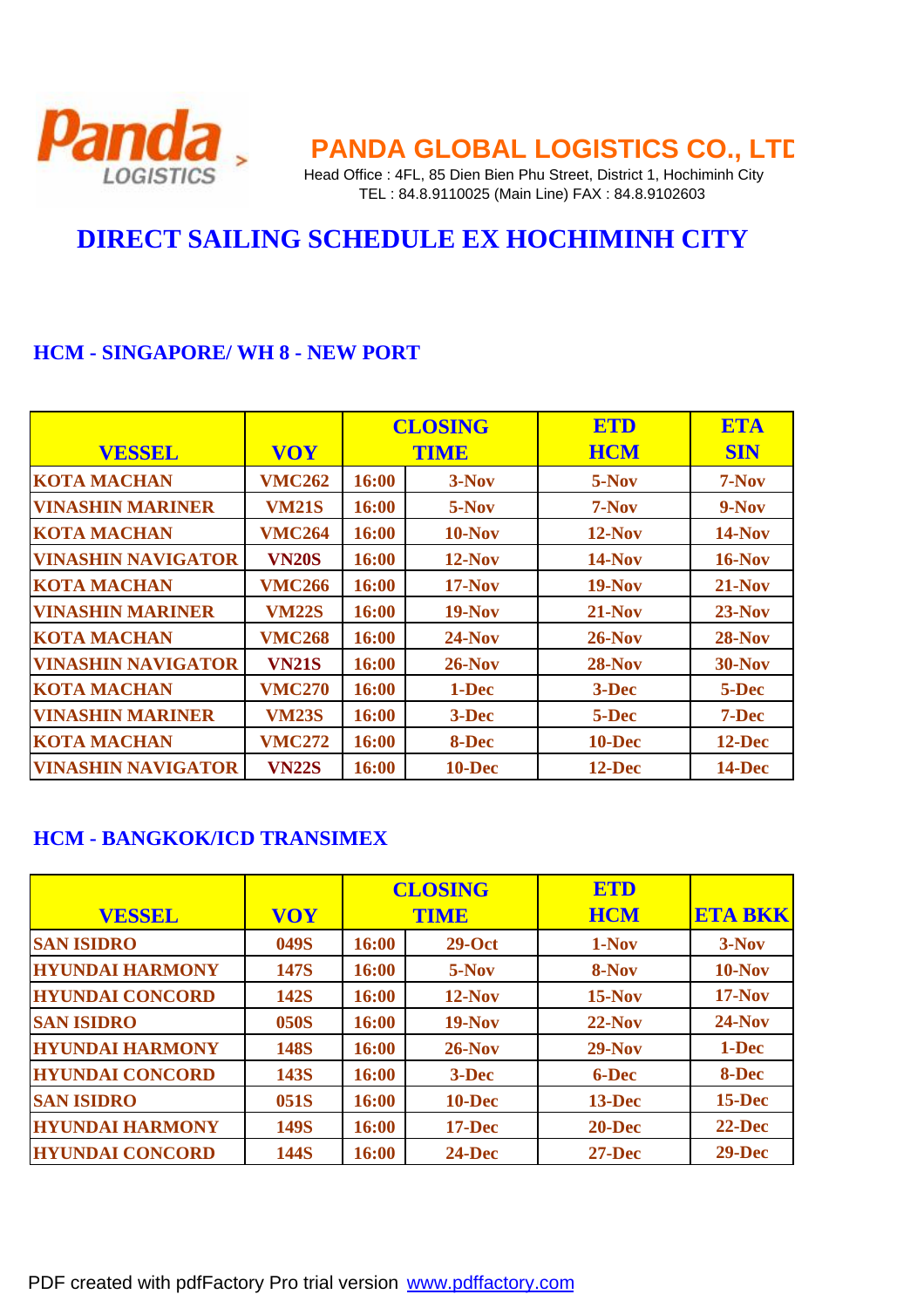#### **HCM - JAKARTA/ICD TRANSIMEX**

|                     |             | <b>CLOSING</b> |             | ETD           |                |
|---------------------|-------------|----------------|-------------|---------------|----------------|
| <b>VESSEL</b>       | <b>VOY</b>  |                | <b>TIME</b> | <b>HCM</b>    | <b>ETA JKT</b> |
| <b>ACX LILY</b>     | 136S        | 16:00          | $29-Oct$    | 31-Oct        | 4-Nov          |
| <b>ASIAN GYRO</b>   | 079S        | 16:00          | $5-Nov$     | $7-Nov$       | $11-Nov$       |
| <b>ACX CHERRY</b>   | 070S        | 16:00          | $12-Nov$    | <b>14-Nov</b> | <b>18-Nov</b>  |
| <b>ASIAN ZEPHYR</b> | 015S        | 16:00          | $19-Nov$    | $21-Nov$      | $25-Nov$       |
| <b>ACX LILY</b>     | <b>137S</b> | 16:00          | $26-Nov$    | $28-Nov$      | 2-Dec          |
| <b>ASIAN GYRO</b>   | <b>080S</b> | 16:00          | 3-Dec       | 5-Dec         | 9-Dec          |
| <b>ACX CHERRY</b>   | 071S        | 16:00          | 10-Dec      | 12-Dec        | <b>16-Dec</b>  |
| <b>ASIAN ZEPHYR</b> | 016S        | 16:00          | $17 - Dec$  | <b>19-Dec</b> | $23 - Dec$     |
| <b>ACX LILY</b>     | <b>138S</b> | 16:00          | $24 - Dec$  | $26$ -Dec     | <b>30-Dec</b>  |

#### **HCM - HONGKONG/ WH8/ NEW PORT**

|                      |                 | <b>CLOSING</b> |               | <b>ETD</b> |                |
|----------------------|-----------------|----------------|---------------|------------|----------------|
| <b>VESSEL</b>        | <b>VOY</b>      |                | <b>TIME</b>   | <b>HCM</b> | <b>ETA HKG</b> |
| <b>CAPE SANTIAGO</b> | <b>CS. 114N</b> | 10:00          | <b>30-Oct</b> | 1-Nov      | 4-Nov          |
| <b>VEGA SCORPIO</b>  | <b>VS.1044N</b> | 10:00          | 6-Nov         | 8-Nov      | $11-Nov$       |
| <b>CAPE SANTIAGO</b> | <b>CS. 115N</b> | 10:00          | $13-Nov$      | $15-Nov$   | <b>18-Nov</b>  |
| <b>VEGA SCORPIO</b>  | <b>VS.1046N</b> | 10:00          | $20-Nov$      | $22-Nov$   | $25-Nov$       |
| <b>CAPE SANTIAGO</b> | <b>CS. 116N</b> | 10:00          | $27-Nov$      | $29-Nov$   | 2-Dec          |
| <b>VEGA SCORPIO</b>  | <b>VS.1048N</b> | 10:00          | 4-Dec         | 6-Dec      | 9-Dec          |
| <b>CAPE SANTIAGO</b> | <b>CS. 117N</b> | 10:00          | 11-Dec        | $13 - Dec$ | <b>16-Dec</b>  |
| <b>VEGA SCORPIO</b>  | <b>VS.1050N</b> | 10:00          | 18-Dec        | $20 - Dec$ | $23 - Dec$     |
| <b>CAPE SANTIAGO</b> | <b>CS. 118N</b> | 10:00          | $25 - Dec$    | $27 - Dec$ | <b>30-Dec</b>  |

#### **HCM - PORT KLANG (WEST PORT)/ ICD PHUOC LONG I**

|                     |                | <b>CLOSING</b> |             | <b>ETD</b>    |                |
|---------------------|----------------|----------------|-------------|---------------|----------------|
| <b>VESSEL</b>       | <b>VOY</b>     |                | <b>TIME</b> | <b>HCM</b>    | <b>ETA PKL</b> |
| <b>ASTA RICKMER</b> | <b>OH344RS</b> | 11:00          | $29-Oct$    | <b>31-Oct</b> | $3-Nov$        |
| <b>ASTA RICKMER</b> | <b>OH345RS</b> | 11:00          | $5-Nov$     | $7-Nov$       | $10-Nov$       |
| <b>ASTA RICKMER</b> | <b>OH346RS</b> | 11:00          | $12-Nov$    | <b>14-Nov</b> | $17-Nov$       |
| <b>ASTA RICKMER</b> | <b>OH347RS</b> | 11:00          | $19-Nov$    | $21-Nov$      | $24-Nov$       |
| <b>ASTA RICKMER</b> | <b>OH348RS</b> | 11:00          | $26-Nov$    | <b>28-Nov</b> | 1-Dec          |
| <b>ASTA RICKMER</b> | <b>OH349RS</b> | 11:00          | 3-Dec       | 5-Dec         | 8-Dec          |
| <b>ASTA RICKMER</b> | <b>OH350RS</b> | 11:00          | 10-Dec      | $12 - Dec$    | $15$ -Dec      |
| <b>ASTA RICKMER</b> | <b>OH351RS</b> | 11:00          | $17 - Dec$  | <b>19-Dec</b> | $22 - Dec$     |
| <b>ASTA RICKMER</b> | <b>OH352RS</b> | 11:00          | $24 - Dec$  | $26$ -Dec     | $29-Dec$       |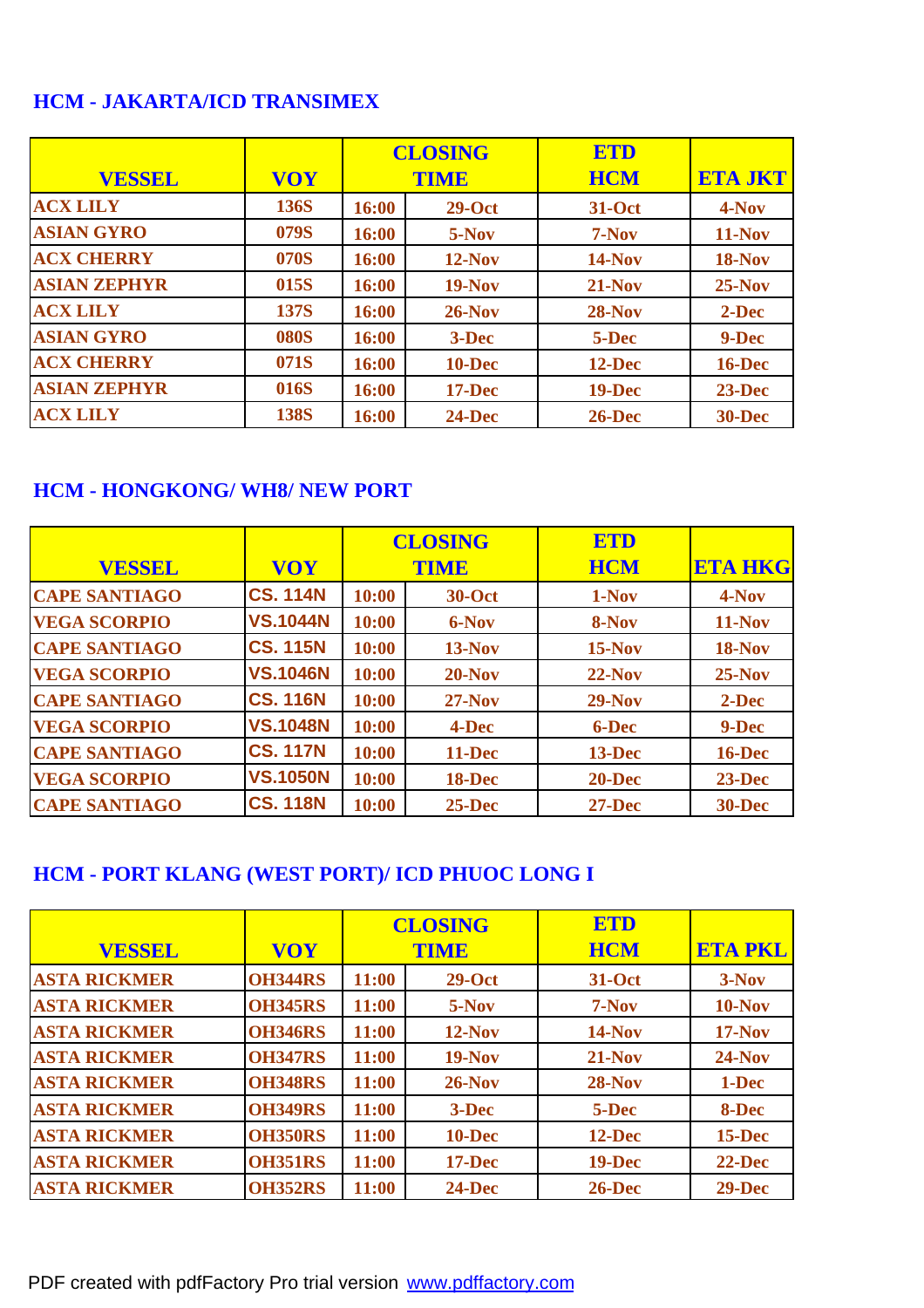|                        |            |       | <b>CLOSING</b> | <b>ETD</b>    |                |
|------------------------|------------|-------|----------------|---------------|----------------|
| <b>VESSEL</b>          | <b>VOY</b> |       | <b>TIME</b>    | <b>HCM</b>    | <b>ETA BUS</b> |
| <b>HANJIN MANILA</b>   | 061N       | 16:00 | $28-Oct$       | <b>30-Oct</b> | 5-Nov          |
| <b>JULIANA</b>         | 021E       | 16:00 | $2-Nov$        | $3-Nov$       | $9-Nov$        |
| <b>OCEAN MERMAID</b>   | 041N       | 16:00 | 4-Nov          | 6-Nov         | $11-Nov$       |
| <b>OCEAN EMERALD</b>   | 031E       | 16:00 | $9-Nov$        | $10-Nov$      | $16-Nov$       |
| <b>HANJIN SURABAYA</b> | 066N       | 16:00 | $11-Nov$       | <b>13-Nov</b> | $19-Nov$       |
| <b>KMTC HONGKONG</b>   | 1015E      | 16:00 | <b>16-Nov</b>  | $17-Nov$      | $22-Nov$       |
| <b>HANJIN MANILA</b>   | 062N       | 16:00 | <b>18-Nov</b>  | $20-Nov$      | $26-Nov$       |
| <b>JULIANA</b>         | 022E       | 16:00 | $23-Nov$       | $24-Nov$      | <b>30-Nov</b>  |
| <b>OCEAN MERMAID</b>   | 042N       | 16:00 | $25-Nov$       | $27-Nov$      | 2-Dec          |
| <b>OCEAN EMERALD</b>   | 032E       | 16:00 | <b>30-Nov</b>  | 1-Dec         | 7-Dec          |
| <b>HANJIN SURABAYA</b> | 067N       | 16:00 | 2-Dec          | 4-Dec         | <b>10-Dec</b>  |
| <b>KMTC HONGKONG</b>   | 1016E      | 16:00 | 7-Dec          | 8-Dec         | 13-Dec         |
| <b>HANJIN MANILA</b>   | 063N       | 16:00 | 9-Dec          | 11-Dec        | $17 - Dec$     |
| <b>JULIANA</b>         | 023E       | 16:00 | <b>14-Dec</b>  | $15$ -Dec     | $21 - Dec$     |
| <b>OCEAN MERMAID</b>   | 043N       | 16:00 | <b>16-Dec</b>  | 18-Dec        | $23-Dec$       |
| <b>OCEAN EMERALD</b>   | 033E       | 16:00 | 21-Dec         | $22 - Dec$    | <b>28-Dec</b>  |
| <b>HANJIN SURABAYA</b> | 068N       | 16:00 | $23-Dec$       | $25$ -Dec     | 31-Dec         |
| <b>KMTC HONGKONG</b>   | 1017E      | 16:00 | <b>28-Dec</b>  | $29 - Dec$    | 3-Jan          |
| <b>HANJIN MANILA</b>   | 064N       | 16:00 | <b>30-Dec</b>  | 1-Jan         | 7-Jan          |

#### **HCM - BUSAN/INCHEON - ICD TRANSIMEX**

#### **HCM - SHANGHAI/ WH 8/ NEW PORT**

| <b>VESSEL</b>       | <b>VOY</b>  | <b>CLOSING</b><br><b>TIME</b> |            | ETD<br><b>HCM</b> | <b>ETA SHA</b> |
|---------------------|-------------|-------------------------------|------------|-------------------|----------------|
| <b>SITC QINGDAO</b> | <b>825N</b> | 10:00                         | $3-Nov$    | $5-Nov$           | <b>11-Nov</b>  |
| <b>SITC KOBE</b>    | 507N        | 10:00                         | $10-Nov$   | $12-Nov$          | <b>18-Nov</b>  |
| <b>SITC DALIAN</b>  | <b>941N</b> | 10:00                         | $17-Nov$   | $19-Nov$          | $25-Nov$       |
| <b>SITC QINGDAO</b> | <b>827N</b> | 10:00                         | $24-Nov$   | $26-Nov$          | 2-Dec          |
| <b>SITC KOBE</b>    | 509N        | 10:00                         | 1-Dec      | 3-Dec             | 9-Dec          |
| <b>SITC DALIAN</b>  | 939N        | 10:00                         | 8-Dec      | 10-Dec            | <b>16-Dec</b>  |
| <b>SITC QINGDAO</b> | <b>829N</b> | 10:00                         | $15 - Dec$ | $17 - Dec$        | 23-Dec         |
| <b>SITC KOBE</b>    | <b>511N</b> | 10:00                         | $22 - Dec$ | 24-Dec            | <b>30-Dec</b>  |
| <b>SITC DALIAN</b>  | 943N        | 10:00                         | $29-Dec$   | 31-Dec            | 6-Jan          |